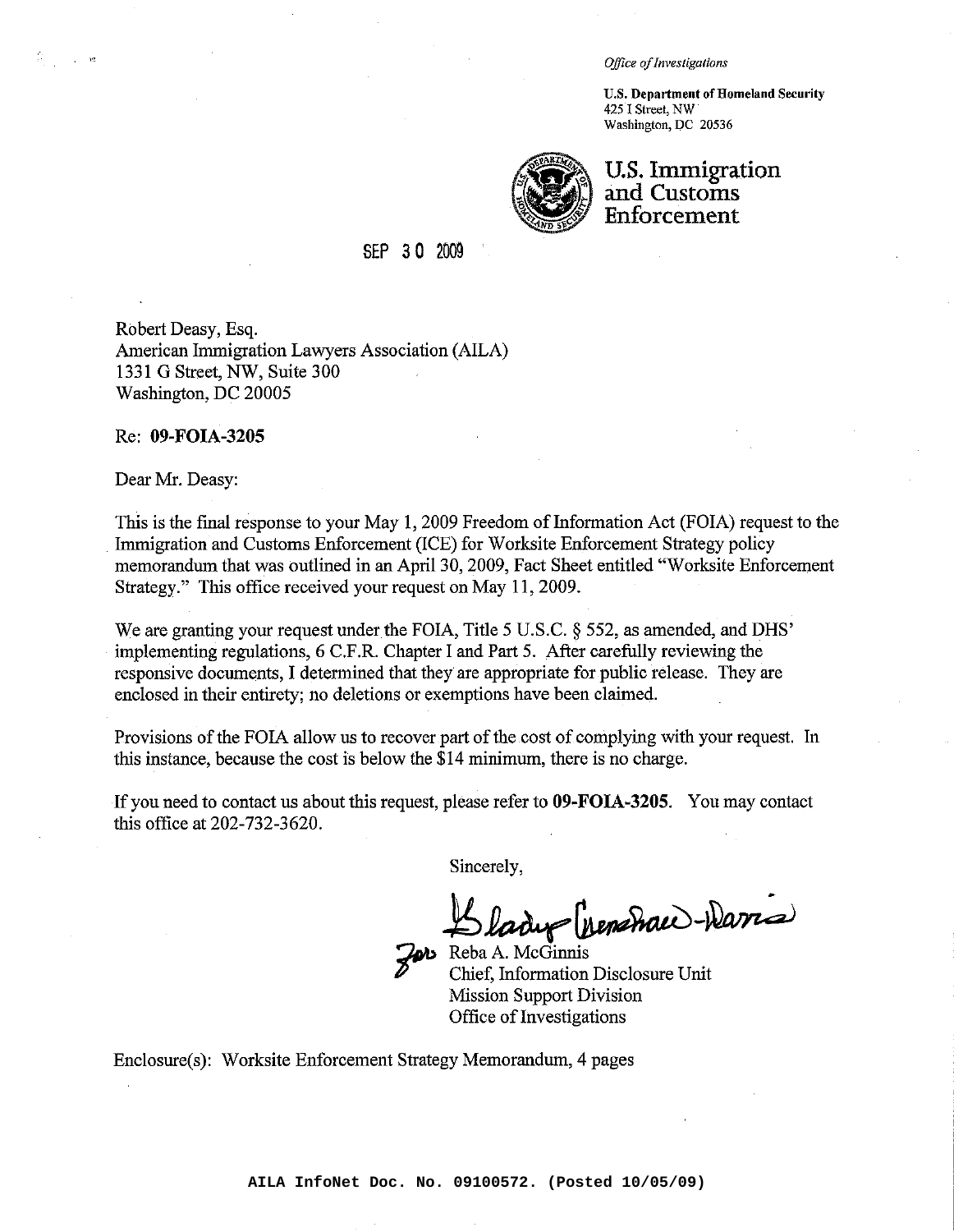Office of Investigations

U.S. Department of Humeland Security 500.12<sup>2</sup> Street, SW Washington, DC 20536

APR 3 0 2009



U.S. Immigration and Customs Enforcement

MEMORANDUM FOR:

**Assistant Director** Deputy Assistant Directors **Special Agents in Charge** 

FROM:

Marcy M. Forman Director, Office of Investmentions

**SUBJECT:** 

Worksite Enforcement Strategy

#### **Worksite Enforcement Strategy**

#### $\mathbf{L}$ The Purpose and Priorities of Worksite Enforcement

The prospect for employment in the United States continues to be one of the leading causes of illegal immigration, creating a market for criminal smuggling organizations who exploit people willing to pay high fees and take great risks to emer the United States without detection. Immigration and Customs Enforcement (ICE) has a vital responsibility to engage in effective worksite enforcement to reduce the pull of illegal employment, ease pressure at the border, and protect employment opportunities for the nation's lawful workforce.

DHS has extensive but finite resources which it must effectively allocate. Arresting and removing illegal workers must be part of a strategy to deter unlawful employment, but alone is insufficient as a comprehensive worksite enforcement strategy. Of the more than 6,000 arrests related to worksite enforcement in 2008, only 135 were of employers. Enforcement efforts focused on employers better target the root causes of illegal immigration. An effective strategy must do all of the following:  $\pm i$ penalize employers who knowingly hire illegal workers: 2) deter employers who are tempted to hire illegal workers; and 3) encourage all employers to take advantage of well-crafted compliance tools. To accomplish these goals, ICE must prioritize the criminal prosecution of the actual employers who knowingly hire illegal workers because such employers are not sufficiently punished or deterred by the arrest of their illegal workforce.

Although criminal prosecution of employers will efficiently advance the stated goal of worksite enforcement, ICE will not rely solely on that approach. ICE will continue to fulfill its responsibility to arrest and process for removal illegal workers encountered during worksite enforcement operations. Furthermore, ICE will use all available civil and administrative tools, including civil fines and debarment, to penalize and deter illegal employment.

www.ice.gov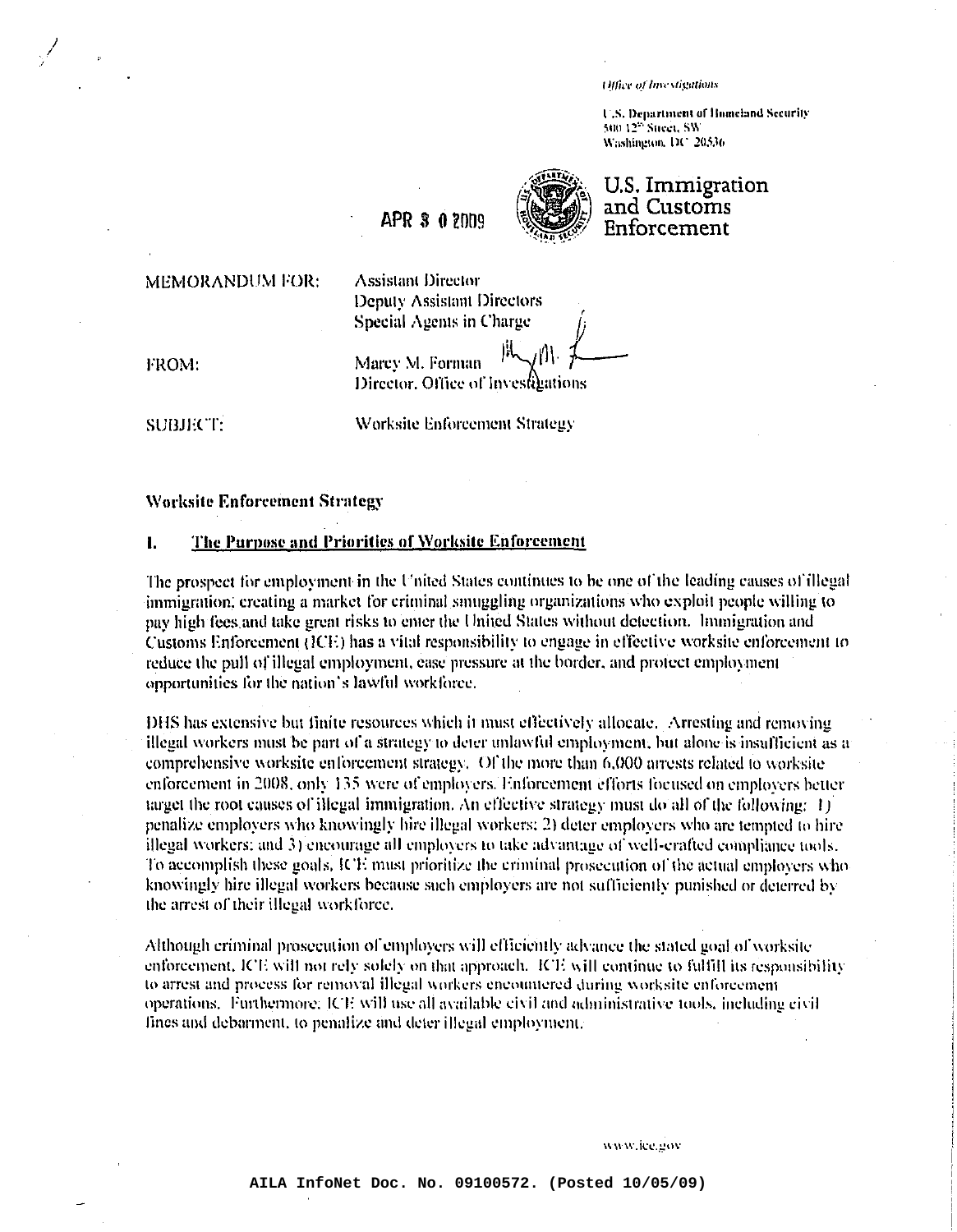SUBJECT: Worksite Enforcement Strategy Page 2

ICE will strategically approach worksite enforcement efforts to maximize their impact. To that end, ICE offices should refer to this Worksite Enforcement Strategy when beginning any worksite enforcement investigation. ICE offices also must refer to the reporting requirements and humanitarian guidelines applicable to worksite enforcement operations.

## II. Criminal Prosecution of Employers

- The criminal prosecution of employers<sup>1</sup> is a priority of ICE's worksite enforcement. (WSE) program and interior enforcement strategy.
- ICE is committed to targeting employers, owners, corporate managers, supervisors, and others in the management structure ofa company for criminal prosecution through the use of carefully planned criminal investigations.
- ICE offices should utilize the full range of reasonably available investigative methods and techniques, including but not limited to: use of confidential sources and cooperating witnesses, introduction of undercover agents, consensual and nonconsensual intercepts and Form I-9 audits.
- ICE offices should consider the wide variety of criminal offenses that may be present in a worksite case. ICE offices should look for evidence of the mistreatment of workers, along with evidence of trafficking, smuggling, harboring, visa fraud, identification document fraud, money laundering, and other such criminal conduct.
- Absent exigent circumstances, ICE offices should obtain indictments, criminal arrest or scarch warrants, or a commitment from a U.S. Attorney's Office (USAO) to prosecute the targeted employer before arresting employees for civil immigration violations at a worksite. In the absence of a timely commitment from a USAO, ICE offices should obtain guidance from ICE Headquarters prior to proceeding with a worksite enforcement operation.

## III. Administrative and Civil Tools

ICE offices should use administrative tools to advance criminal cases and, in the absence of criminal charges, to support the imposition of civil fines or other available penalties.

### *A. Form* 1-9*Audits*

The most important administrative tool is the Notice of Inspection (NOI) and the resulting administrative Form 1-9 audit.

- The Form 1-9 audit process will be utilized in both criminal and administrative investigations to identify illegal workers, including criminal aliens employed at a business.
- Although auditors will assume primary responsibility for conducting Form 1-9 audits, ICE special agents and auditors must coordinate closely because this process will often serve as an important step in the criminal investigation and prosecution of employers.

<sup>&</sup>lt;sup>1</sup> In this context, "employer" refers to someone involved in the hiring or management of employees. This includes owners. CEOs, supervisors, managers and other occupational titles.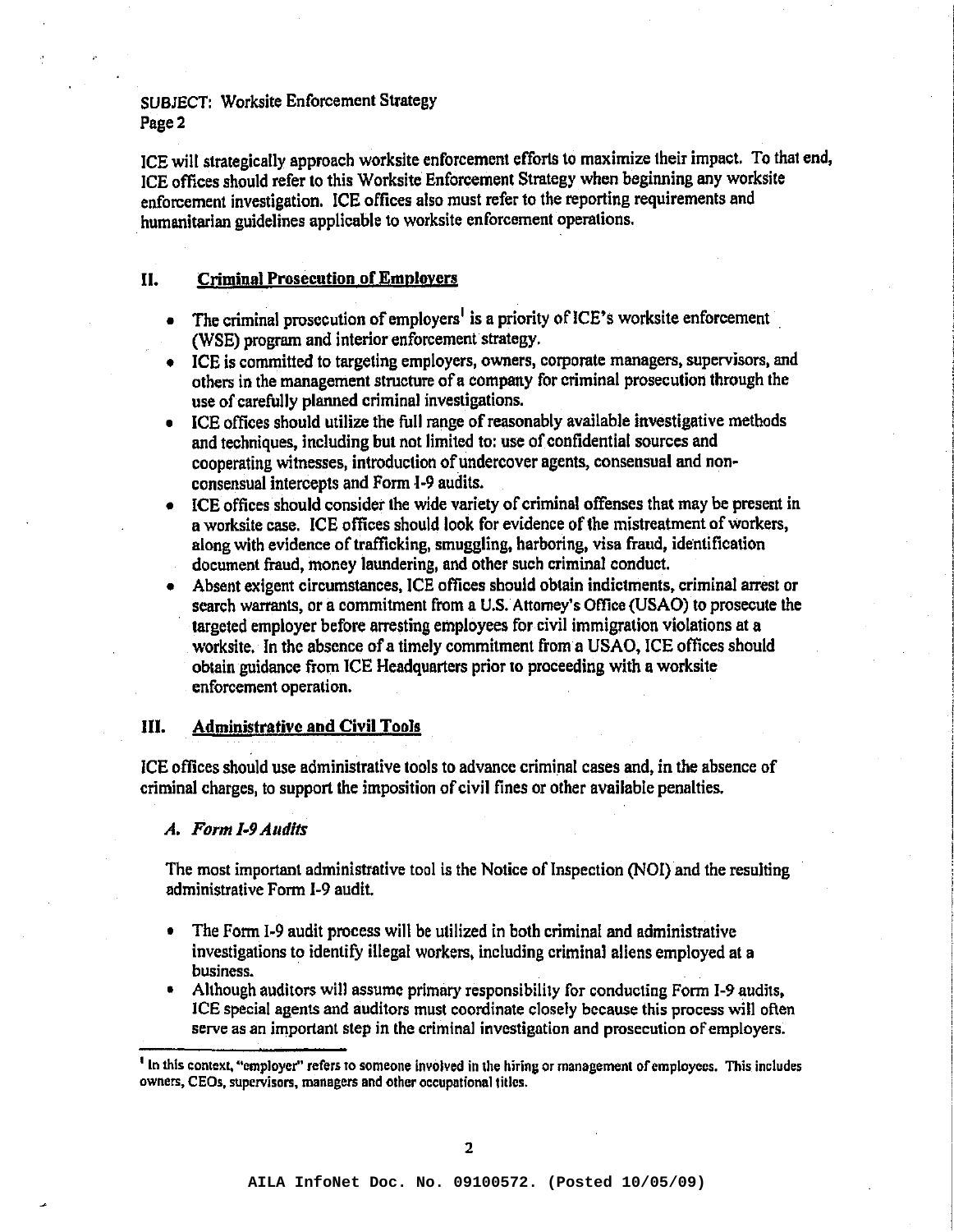# SUBJECT: Worksitc Enforcement Strategy

Page 3

• ICE offices may issue documents to employers, including Discrepancy and Suspect Document letters, for the purpose of fostering prompt corrections in hiring and documentation practices and also laying the groundwork to establish probable cause to support subsequent criminal charges if corrections are not made.

#### *B. Civil Fines*

Civil fines, although not as key as criminal prosecution, arc an important part of an effective worksite enforcement stralegy. These fines provide a penalty when the evidence is not sufficient to support a criminal prosecution or as otherwise appropriate. In the mid-1990's, employers received notices of intent to fine (NIFs) totaling \$26 million.

 $\bullet$  ICE offices should work with attorneys in OPLA when issuing a NIF, to facilitate the collection of civil fines for each worker employed in violation ofthe law.

#### C. *Debarmem Proceedings*

Debarment precludes companies that have knowingly hired illegal workers from securing work on federal contracts. Debarment, therefore, carries highly significant consequences. As ICE increasingly pursues debarment, thc practice may have a significant detcrrent effect.

• ICE offices should initiate the debarment process, if appropriate, following the successful prosecution of an employer or the occurrence of another trigger to debarment.

#### *D. Ol/treaell*

Through the ICE Mutual Agreement between Government and Employers (IMAGE) program and other means, ICE will continue to seek out cmploycrs who want to comply with our nation's immigration laws and provide them with the training and tools they need to minimize the risk of unwittingly hiring illegal workers.

#### IV. Critical Infrastructure and National Security Sites

- ICE has a responsibility to help assure a legal workforce at America's critical infrastructure workplaces and other security-sensitive locations. Based on careful investigative work, ICE will initiate audits, searches. and targeted employee interviews to remove unlawful workers from such worksites.
- Whenever possible, critical infrastructure protection enforcement operations also will target the employer, including contractors, for criminal or administrative penalties.

#### V. Executing a Worksite Enforcement Operation

Historically. ICE's worksite enforcement operations receive significant attention from Congress, non-governmental organizations, the press, and the public. In addition, particularly because the arrest of a number of illegal workers at the same site can have rippling